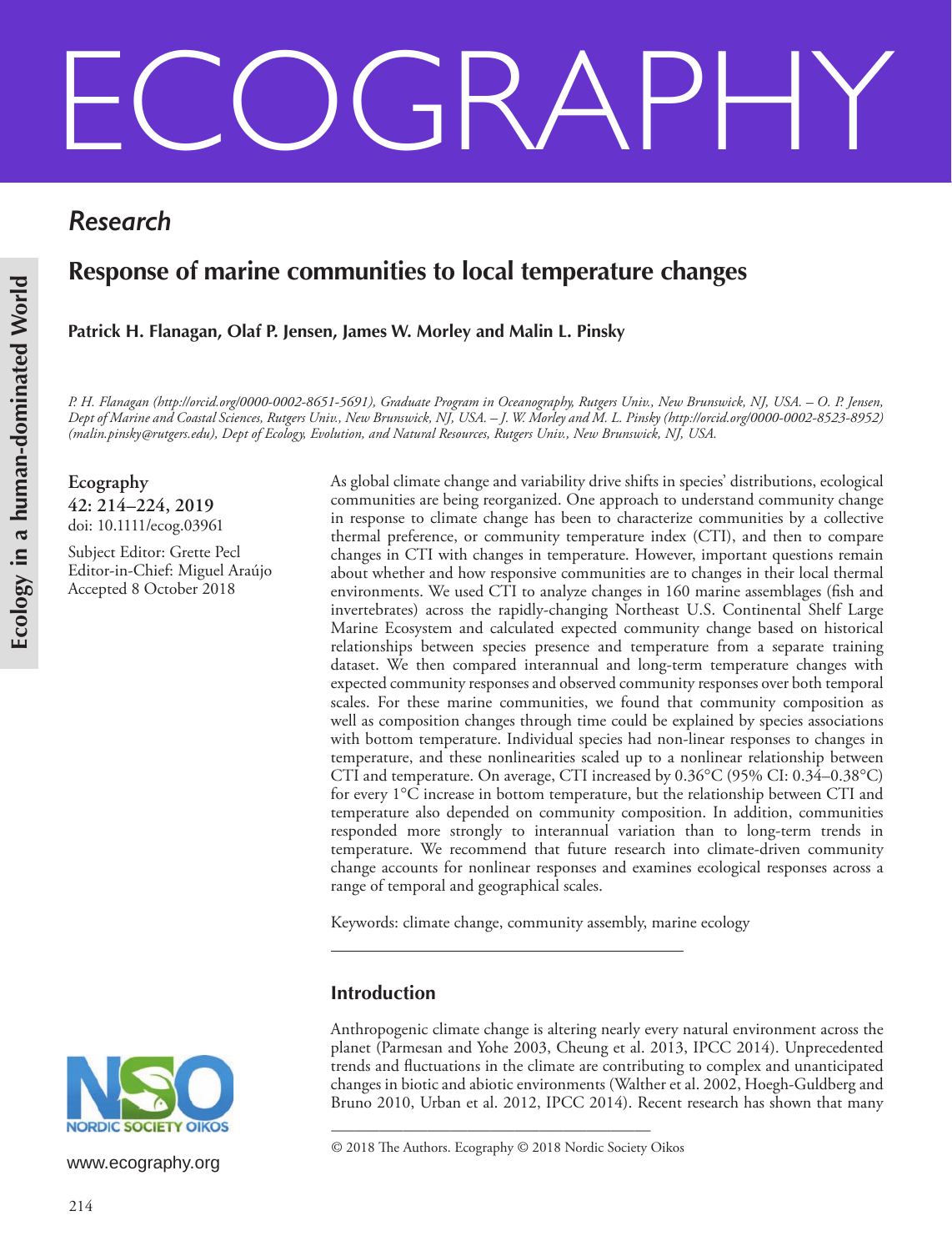species are responding to climate change by shifting their distributions (Parmesan et al. 1999, Davis and Shaw 2001, Parmesan and Yohe 2003, Kleisner et al. 2016). These distribution shifts have often followed the same trajectories as the species' preferred climates (Parmesan et al. 1999, Dulvy et al. 2008, Bertrand et al. 2011, Pinsky et al. 2013).

However, these same studies have documented substantial heterogeneity in the direction and magnitude of each species' response to climate change, even among species within the same assemblage (Dulvy et al. 2008, Moritz et al. 2008, Sunday et al. 2012, Kleisner et al. 2016). Unequal responses by coincident species may be due to differences in their thermal performance curve: an increase in temperature may be detrimental for a cold-adapted species, but beneficial for a warm-adapted species in the same location (Menéndez et al. 2006, Moritz et al. 2008, Bertrand et al. 2011, Kordas et al. 2011). In addition to long-term changes in mean temperature, fluctuations in temperature can also play an important role in determining species and community responses to change (Paaijmans et al. 2013, Vasseur et al. 2014, Morley et al. 2017).

As climate change drives increases in temperature in many coastal regions (IPCC 2014), we expect that communities will also change as in-migrating or growing populations of warm-adapted species outcompete or replace out-migrating and shrinking populations of cold-adapted species. Species turnover from cold-adapted to warm-adapted species causes a change in the community's mean thermal preference, also known as community temperature index (CTI). CTI has been used in a variety of recent studies as a metric for evaluating how well communities are suited to their thermal environments and for comparing community changes on regional and global scales (Devictor et al. 2008, Cheung et al. 2013, Zografou et al. 2014, Stuart-Smith et al. 2015). While we may broadly expect communities and CTIs to change in response to temperature change, we have a poor understanding of the shape of those responses and the rates at which they will change (Menge and Olson 1990, Levin 1992, Leibold et al. 2004).

Previous studies have measured community response to temperature change at regional and global scales by directly comparing CTI and temperature. This comparison is based on the (sometimes implicit) assumption that species turnover and community change should occur linearly and oneto-one with temperature change if dispersal or other factors don't prevent or alter such community change (e.g. Fig. 1b) (Devictor et al. 2008, 2012, Cheung et al. 2013, Bowler and Böhning-Gaese 2017). However, species' thermal performance curves are typically dome-shaped functions of temperature (Huey and Stevenson 1979), and these curves are both asymmetric and variable among species. Changes in environmental temperature may thus lead to nonlinear responses in abundance among species (Pörtner and Knust 2007, Deutsch et al. 2008) (e.g. Fig. 1d, f). Since communities are comprised of multiple species with unique thermal performance curves, we cannot necessarily assume that CTI

and temperature change will be linearly correlated. In addition, marine communities tend to be 'thermally biased', or dominated by species that have higher or lower thermal preferences than their local environments (Stuart-Smith et al. 2015), which could lead to communities lagging environmental changes until threshold-crossing temperature change drives a rapid community-wide shift. This combination of asymmetrical thermal performance curves and community thermal biases suggests that CTI may change nonlinearly in response to temperature change (Fig. 1). With the increasing use of CTI for measuring community response to climate change, a quantitative analysis of the effects of these nonlinearities is needed.

We chose to examine community responses to temperature change in the northeast U.S. continental shelf, a large marine ecosystem (LME) that has warmed over the last three decades (0–0.03°C yr–1) (Friedland and Hare 2007, Belkin 2009, Shearman and Lentz 2009). This change has led to a general shift in isotherms and in the species assemblage towards the northeast (Pinsky et al. 2013). Previous studies have also found that warming has led to changes in the distribution of several large species assemblages within the LME (Kleisner et al. 2016), as well as to changes in species composition in four large sub-regions (Lucey and Nye 2010). While these large-scale and long-term climate and ecological changes are evident across the region, species interactions and communities are formed at finer spatial scales, and it is not clear whether the same responses to climate change can be detected at a finer scale.

In this manuscript, we investigated 1) how marine communities of fish and invertebrates have changed over the last 25 yr, as quantified by changes in CTI, 2) how these marine communities would have changed if they were only responding to temperature, and 3) whether temperature is an important factor driving these communities to change over either decadal or interannual time-scales. To answer these questions, we evaluated temperature and community change in 160 spring and fall assemblages, compared interannual variations and long-term trends in each, and analyzed whether marine communities in this region are changing at the same rates and in the same direction as their local thermal environments.

## **Material and methods**

#### **Survey method and study extent**

We used data from the Northeast Fisheries Science Center (NEFSC) biannual (spring: March–May, fall: September– November) stratified random bottom trawl surveys of the northeast U.S. continental shelf. This ecological survey captures a wide range of demersal species and some pelagic species, including groundfishes, crustaceans, sharks, herring, and squid (Supplementary material Appendix 1 Table A1). The survey design divided the survey area into 198 strata (Fig. 2) (methodology described in Azarovitz 1981). Survey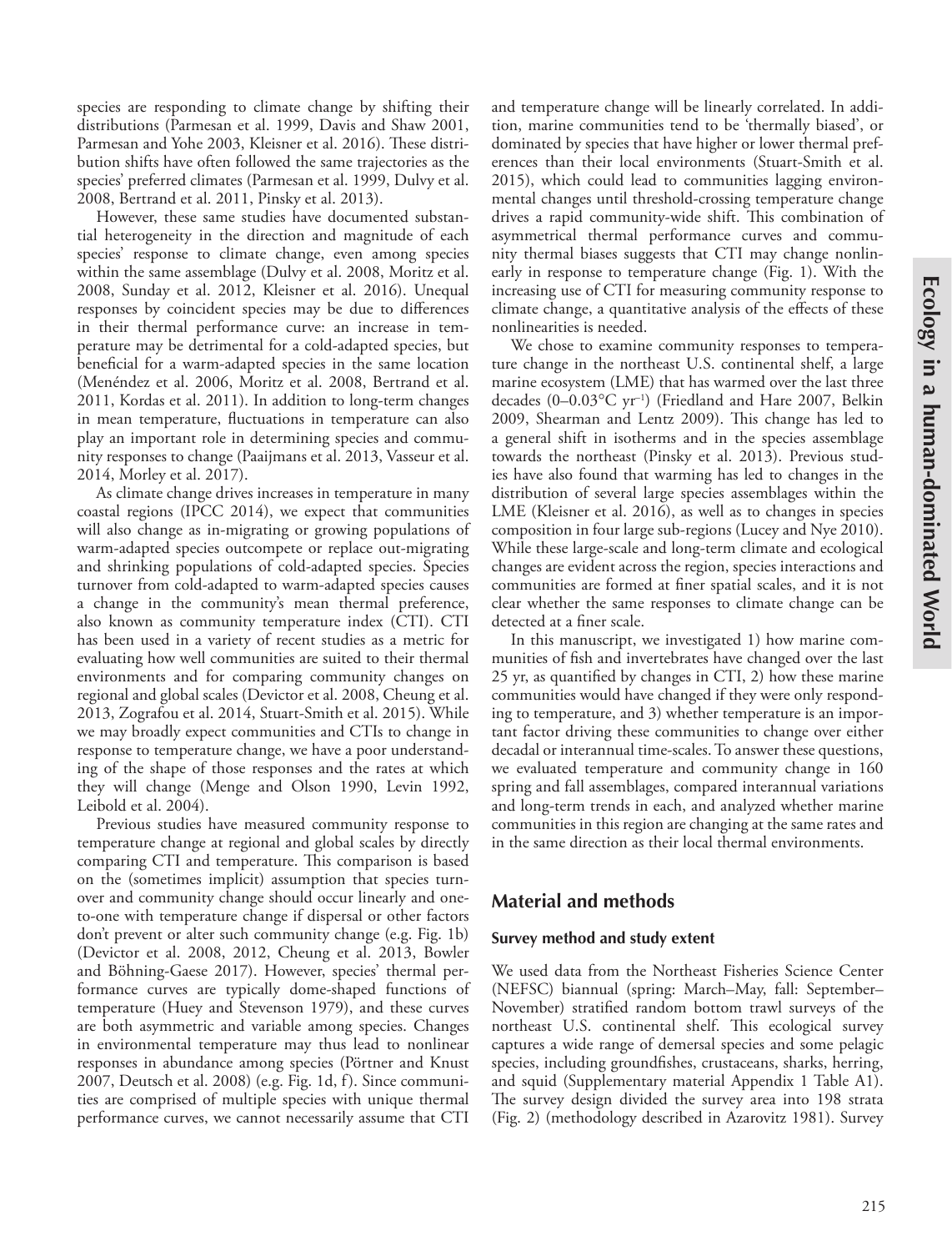

Figure 1. If species' thermal distribution curves are uniform in shape, height, and closely spaced, (a), expected CTI changes are linear and 1:1 with temperature (b), assuming other ecological factors remain constant. If thermal distribution curves are uniform but spaced farther part (c), CTI changes in a stepwise fashion (d). However, species' thermal distributions are rarely symmetrical, have varying degrees of overlap, and include both rare and common species (e), suggesting that CTI may not change linearly or 1:1 with temperature (f).

strata represented the smallest spatial units of the statistical sampling design. Strata ranged in area from 178 to 13 956 km<sup>2</sup> (median 2503 km<sup>2</sup>), and in mean depth from 10 to 472 m. The median range of depths within a stratum was 36.5 m. Each trawl recorded the presence of each species, trawl depth, in-situ bottom temperature, and other data. Each year, the survey trawls no more than 0.005% of the northeast U.S continental shelf area, having a negligible but non-zero effect on community composition.

The timing of the fall survey changed over time from the 1960s to the 1980s, which could create artificial trends in observed temperatures and communities (Supplementary material Appendix 1 Fig. A1). To avoid this possibility, we restricted our analysis of temperature and community change to 1990–2014.

#### **Species temperature index (STI) and community temperature index (CTI) calculations**

As a measure of realized thermal niche, we fit a statistical model to the relationship between species presence and bottom temperature. In order to estimate more complete thermal distributions, our training dataset was 97 535 bottom trawl survey hauls with spatial coverage from the Gulf of Mexico to Newfoundland across multiple seasons (Pinsky et al. 2013, Morley et al. 2017, Selden et al. 2018). Our training dataset therefore covered a much wider geographic region than do the time-series of interest in this paper. While some of our focal species have geographical ranges that extend beyond those of these surveys, the most common species in the northeast U.S. had thermal ranges that fell well within the range of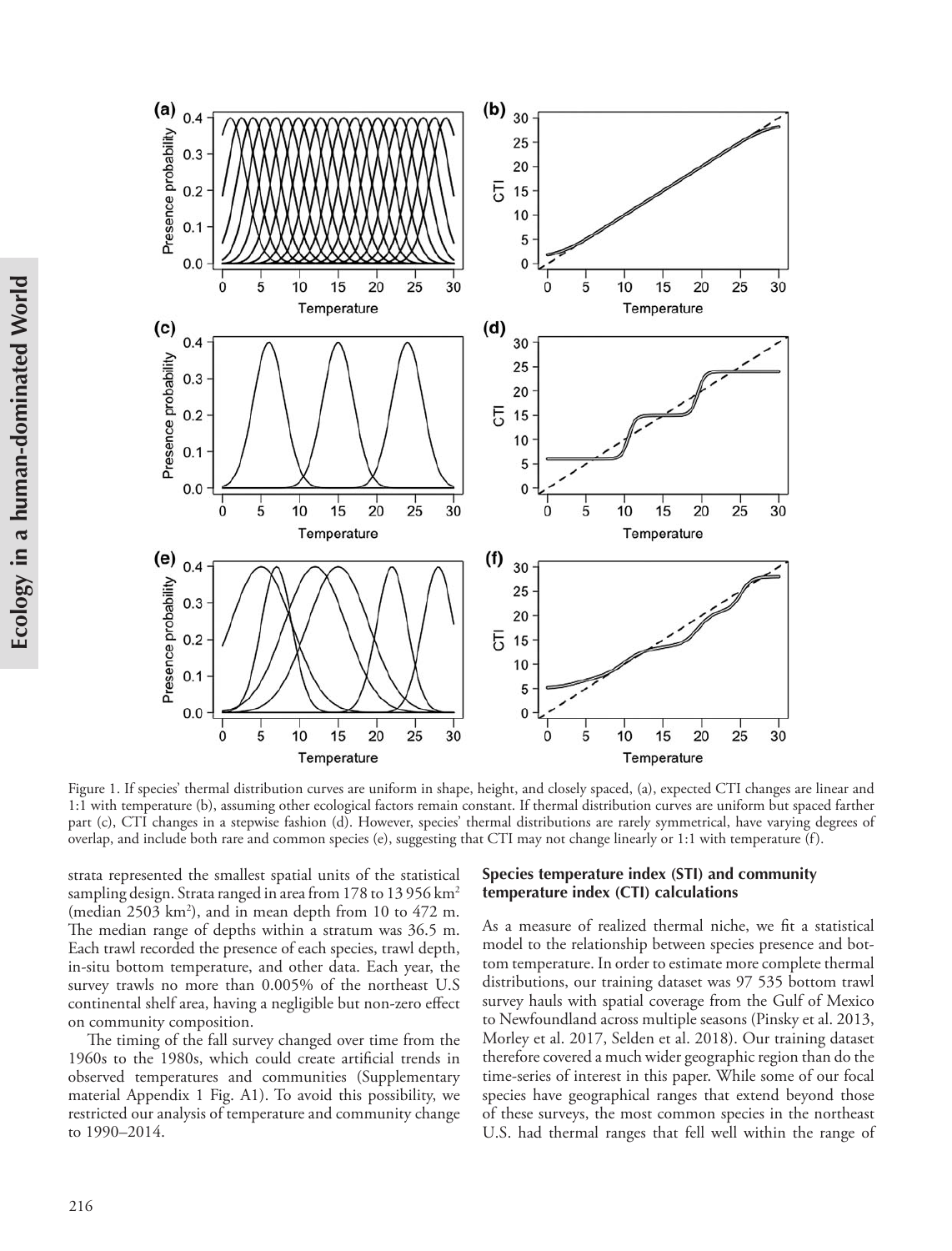

Figure 2. Map of survey area with strata colored by magnitude of long-term change in bottom temperature in spring (a) and fall (b), and by long-term change in CTI in spring (c) and fall (d).

temperatures sampled by this full database of surveys (–2 to 33°C). To prevent overlap with our subsequent analysis, all data from the northeast region after 1989 were omitted from this training dataset.

For each of the 260 most common species found in at least 250 trawls in the northeast U.S. bottom trawl survey 1968– 1989 (Supplementary material Appendix 1 Table A1), we fit a generalized additive model (GAM) (Hastie and Tibshirani 1990) to presence and absence data using binomial errors with the 'mgcv' package (Wood 2011) in R (R Core Team). Predictor variables included in-situ bottom temperature, benthic rugosity, sediment grain size and a categorical indicator for survey region to account for differences in methodology and catchability among surveys, following the species distribution modeling methods of Morley et al. (2018). Briefly, we calculated seafloor rugosity as the mean of the absolute differences between a given grid cell depth and the depths of the eight surrounding cells using GEBCO bathymetric data (Becker et al. 2009). Grain size was measured using the Wentworth Phi scale, where lower values indicate coarser sediments and higher values indicate finer sediments (Morley et al. 2018). The inclusion of non-temperature effects in the models helped to account for other influences on species distributions and therefore helped to refine the fit of the temperature effect. In order to prevent overfitting of the GAMs, gamma (which acts as a penalty against model complexity) was set to the log of the number of observations divided by two (Wood 2006). For each species, we fit a single GAM, which allowed us to calculate comprehensive thermal distributions ranging from 0 to 35°C. The species temperature index (STI) was then calculated as the median temperature of the modeled probability of presence with other predictor variables held constant. Across the 260 most common fishes and invertebrates, species temperature index (STI) values ranged from –0.3°C to 30.5°C and roughly clumped into guilds of species above and below 15°C (Supplementary material Appendix 1 Table A1, Fig. A2). These guilds roughly correspond to the subpolar ( $< 14^{\circ}$ C), temperate ( $14-23^{\circ}$ C),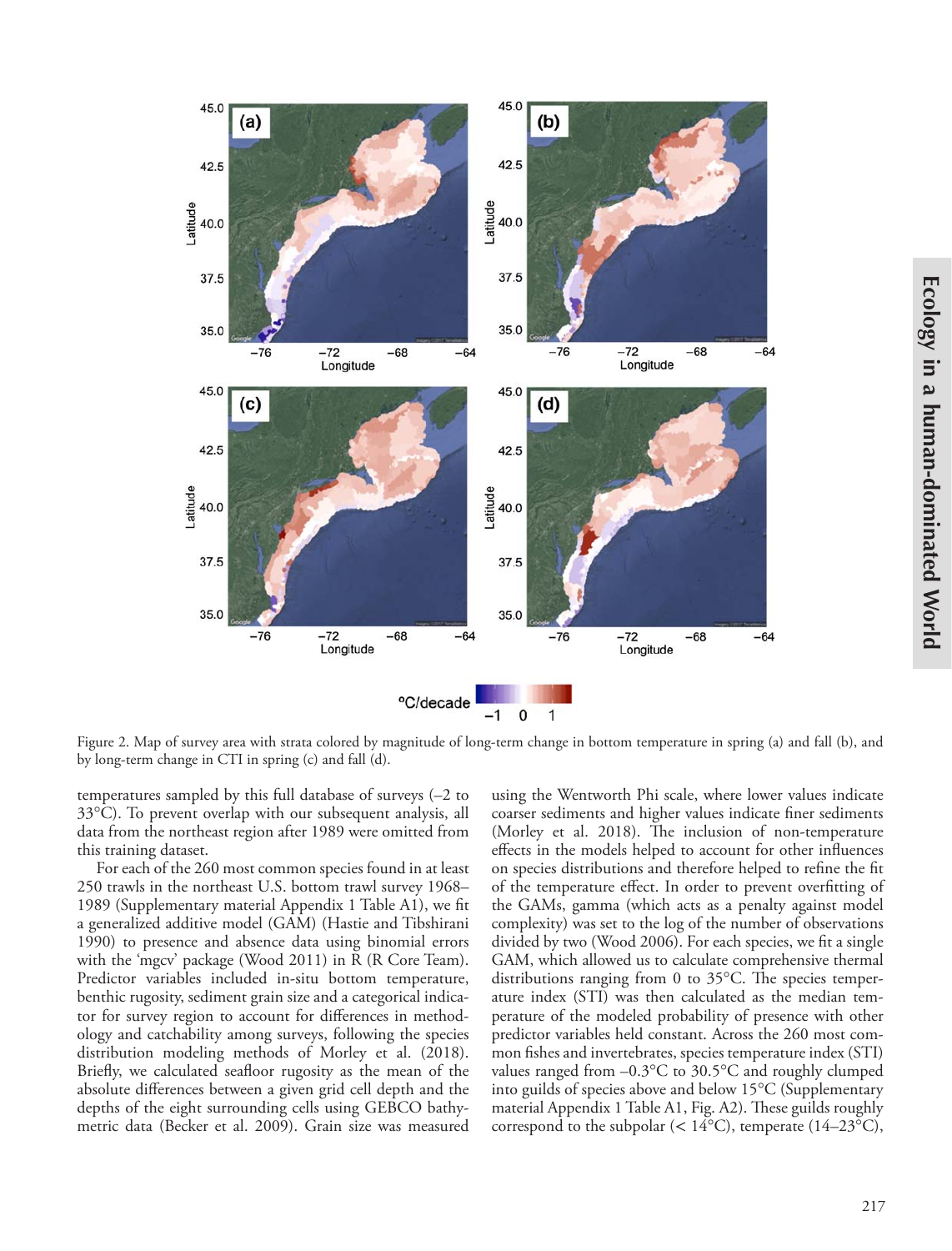and tropical (> 23°C) guilds identified by Stuart-Smith et al. (2015), though our data do not show a clear break at 23°C.

We defined a 'community' as all species present in tows in a stratum in the same season and year. CTI was calculated in each stratum, season and year from 1990–2014 as the average of STIs of each species present. This definition does not account for differences in species abundance, but a sensitivity test weighting by abundance revealed equivalent results to those we present in this paper.

#### **Temperature-only expectations for CTI change**

Given that the shapes of species' thermal distributions may cause communities to respond to temperature nonlinearly, we calculated the 'idealized' community for each temperature in the dataset. This model assumed that there are no barriers to dispersal and that each species would occupy the community in proportion to the probability density at that temperature on its respective thermal distribution curve. In the model communities, we calculated the CTI as the mean of the STIs of each species, weighted by their GAM-predicted probability of presence at that temperature (see example Fig. 1). This model demonstrates how CTI would change if change in temperature was the only driver. Once these temperatureonly CTI expectations were calculated for each temperature, we matched observed bottom temperatures with the temperature-only model CTI expectations to generate expected-CTI time series for each stratum and season.

#### **Observed bottom temperature and CTI**

Of the 198 strata sampled in the trawl survey, 80 had CTI and bottom temperature data available in at least 20 of the 25 yr in both spring and fall from 1990–2014 (for a total of 160 time series). For each season and year, we aggregated all trawls within each stratum and calculated mean bottom temperature and CTI. In years when bottom temperature was not available for a stratum, we omitted CTI for those same years for consistency.

To evaluate how well CTI followed bottom temperature, we analyzed the relationship between the two on both long-term and interannual time scales in the testing dataset (1990–2014). We therefore conducted several analyses: 1) to evaluate static patterns, we compared time-averaged bottom temperature and CTI values with a linear regression model. 2) To evaluate the overall correlation of changes in temperature and CTI, we fit linear mixed-effects models to the biannual bottom temperature and observed CTI data. We used observed CTI as the response variable, bottom temperature as the fixed effect, and survey (fall vs spring) nested within stratum as random effects. We evaluated statistical significance of the temperature term by fitting a null model without bottom temperature and comparing the two models with a likelihood ratio test, as implemented in the 'lmer' package in R (Bates et al*.* 2015). We also evaluated a model where the fixed effect was the temperature-only expectation of CTI. 3) To focus specifically on long-term trends, we fit

linear models to each stratum time-series of bottom temperature, of temperature-only CTI expectation, and of observed CTI from 1990–2014. We then compared the slopes of these bottom temperature and CTI trends in each survey stratum to evaluate the extent to which long-term bottom temperature trends or long-term temperature-only CTI expectation trends explained long-term observed CTI trends. Because the slopes involved observational error in both variables, we evaluated slope-slope fit using Model II Major Axis regression, as implemented in the 'lmodel2' package in R (Legendre 2014). 4) Based on the hypothesis that climate variability affects community response to long-term change (Paaijmans et al. 2013, Vasseur et al. 2014), we also evaluated whether temperature variability, depth or latitude helped explain the relationship between long-term bottom temperature trends and long-term CTI trends by including them as interactions with bottom temperature trends in separate multiple linear regression models. We report overall p and  $r^2$ values for each model. 5) To focus specifically on interannual variability, we detrended the annual values of bottom temperature, temperature-only CTI expectation, and observed CTI in each stratum by fitting a linear regression to each timeseries and keeping only the residuals. We then calculated the Pearson product-moment correlation between each variable's annual anomalies in each stratum. We fit a linear mixed effects model with CTI anomalies as the response variable, bottom temperature anomalies or temperature-only CTI expectation anomalies as a fixed effect, and survey nested within stratum as random effects. We again compared to a null model without bottom temperature or temperatureonly CTI expectation to evaluate statistical significance. We also tested for lags between temperature anomalies and CTI anomalies by conducting cross-correlation analysis for each stratum in each season.

#### **Data deposition**

All data is available for download from <http://oceanadapt. rutgers.edu> and from the Dryad Digital Repository: <http:// dx.doi.org/10.5061/dryad.bg08269> (Flanagan et al. 2018).

### **Results**

#### **Time-averaged CTI expectations and observations**

The influence of nonlinear species turnover and the switch from subpolar to temperate species around 15°C was evident in the relationship between bottom temperature and our temperature-only CTI expectation (black line, Fig. 3). Overall, time-averaged expected CTI values were strongly correlated with time-averaged bottom temperatures (linear model slope:  $1.024 \pm 0.032$ ,  $r^2 = 0.96$ , p < 0.001). However, there were notable deviations from this slope at particular temperatures. At colder temperatures, the temperature-only CTI expectation was higher than bottom temperature, but it was lower than bottom temperature at warmer temperatures.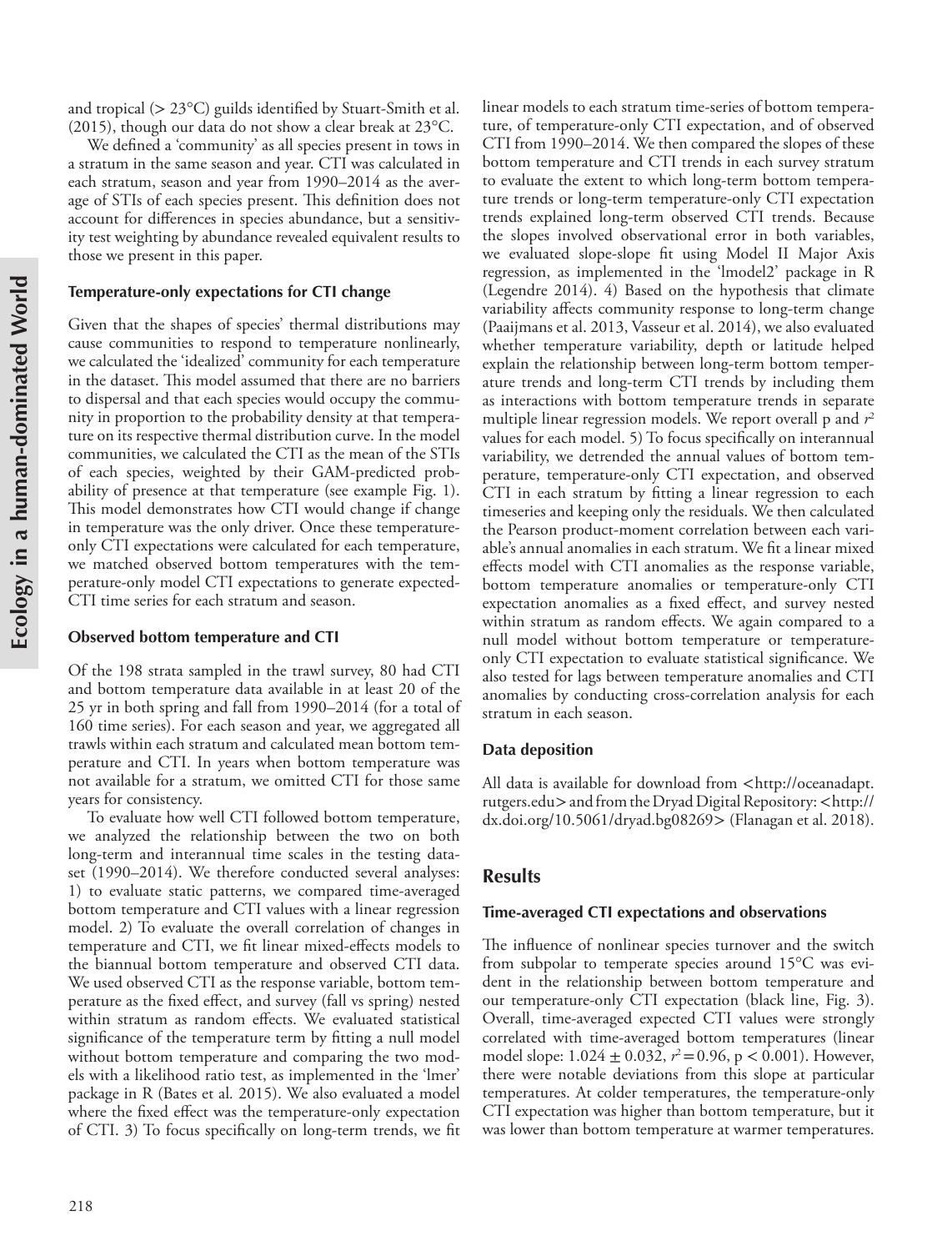

Figure 3. Community temperature index (CTI) in relation to environmental (bottom) temperature. Each point represents an observed stratum mean in either spring (black dots) or fall (gray dots) in the testing dataset (1990–2014). The black line represents the temperature-only expectation of CTI. The dashed gray line indicates what would be a 1:1 correlation between bottom temperature and CTI.

With increasing temperature from 0–10°C, CTI expectations increased in a relatively linear fashion, though with a slope less than one. From 10 to 16°C, the slope of expected CTI change was greater than one. Above 16°C, expected CTI change again had a slope less than one.

Similar to the CTI expectations, time-averaged observed CTI in colder environments (< 16°C) had CTI values somewhat higher than local bottom temperature, while in warmer environments ( $\geq 20^{\circ}$ C), CTI tended to be somewhat lower than bottom temperature (black and gray points, Fig. 3). As with expected CTI, observed CTI was also broadly correlated with bottom temperature (linear regression: slope=0.710  $\pm$  0.058,  $r^2$ =0.79, p < 0.001). Separating by season, fall time-averaged CTI values were closer to timeaveraged bottom temperature values and less variable than spring values (spring linear regression slope  $0.826 \pm 0.120$ ,  $r^2 = 0.702$ , p < 0.001, fall: 0.895  $\pm$  0.051,  $r^2 = 0.940$ ,  $p < 0.001$ ).

#### **Changes in bottom temperature and CTI**

Over the period 1990–2014, mean bottom temperature increased by  $0.28 \pm 0.10^{\circ}$ C decade<sup>-1</sup> in the fall (p < 0.0001) and by  $0.20 \pm 0.11^{\circ}$ C decade<sup>-1</sup> in the spring (p < 0.001). Some of the southern strata also cooled (Fig. 2a, b). In the same time period, CTI in individual strata also changed substantially (Fig. 2c, d), and across all strata showed similar trends in the fall (mean  $0.25 \pm 0.08$ °C decade<sup>-1</sup>, p < 0.0001) and the spring (mean  $0.38 \pm 0.09^{\circ}$ C decade<sup>-1</sup>, p < 0.0001). The strata with decreasing CTI were primarily found in the south, somewhat similar to the spatial distribution of cooling temperatures.

In a mixed-effects model fit to biannual CTI and bottom temperature, we found that for every 1°C increase in bottom temperature, CTI increased by 0.36°C (95% CI: 0.34–0.38 $^{\circ}$ C, p < 0.0001). Comparing observations to our temperature-only CTI expectations, observed CTI increased 0.32°C for each 1°C increase in CTI expectation (95% CI: 0.30–0.34,  $p < 0.0001$ ).

#### **Long-term trends in bottom temperature and CTI**

Long-term bottom temperature and observed CTI trends had similar signs and magnitudes in the same strata, though there was much unexplained variation. Of the two seasons, observed CTI trends were marginally more closely correlated to temperature trends in the spring (slope= $0.626$ ,  $r^2 = 0.087$ ,  $p = 0.003$ ) than in the fall (slope=0.533,  $r^2 = 0.054$ ,  $p = 0.038$ ) (Fig. 4, Supplementary material Appendix 1 Fig. A3). The temperature-only CTI model provided little additional explanatory power: observed CTI was weakly but significantly correlated to temperature-only CTI expectations (spring  $r^2 = 0.066$ , p = 0.022; fall  $r^2 = 0.062$ , p  0.026, Supplementary material Appendix 1 Fig. A5). A multiple regression for CTI slope that included bottom temperature slope, depth, and their interaction suggested that CTI trends were more sensitive to bottom temperature trends in shallower strata than in deeper strata ( $r^2$  = 0.140, p *<* 0.001). Multiple regressions including latitude and variability suggested that CTI trends were more positive at higher latitudes  $(r^2 = 0.131, p = 0.001)$  and in strata with lower interannual temperature variability  $(r^2=0.094,$  $p < 0.001$ ).

#### **Interannual changes in bottom temperature and CTI**

Individual strata experienced interannual temperature ranges from 1.63 to 14.9°C (detrended) over an entire same-season time-series (average range across strata: 5.63°C). Communities experienced fluctuations in observed CTI of similar but slightly smaller magnitudes, with interannual ranges from 1.13 to 11.5°C (detrended) (average 3.82°C).

Within a majority of individual strata (64%), bottom temperature and observed CTI anomalies were moderately to strongly correlated ( $r \geq 0.3$ ; Supplementary material Appendix 1 Fig. A5a, b). Substituting CTI expectations for bottom temperature revealed a similar effect size (mean *r*=0.376, Supplementary material Appendix 1 Fig. A5c, d). A mixed effects model supported the conclusion that annual anomalies in CTI and temperature were significantly related, with CTI deviating by 0.31°C (95% confidence interval 0.29–0.33) from its long-term trend for each 1°C deviation in bottom temperature ( $p < 0.0001$ ). Cross-correlation analysis suggested that the majority of communities were most correlated with temperature or temperature-only CTI expectations at time lag zero (Supplementary material Appendix 1 Fig. A6).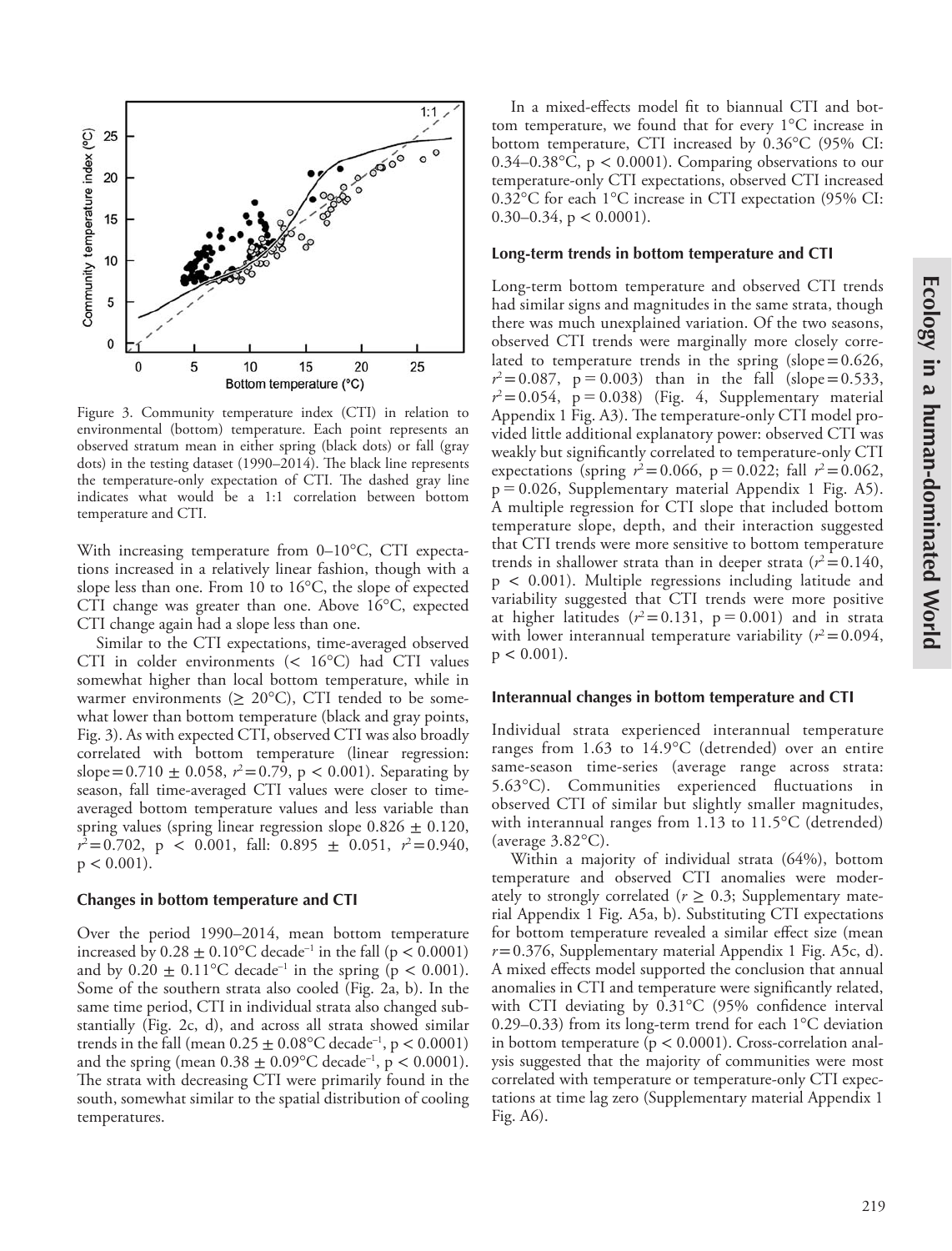

Figure 4. Model II major axis linear regression between 1990–2014 trend in bottom temperature and trend in CTI in spring (a) and fall (b) communities. Major axis regression was used to account for observational error in both temperature and community variables. The black lines indicate major axis regression fits and the gray lines indicate the 95% confidence intervals.

#### **Discussion**

Interannual and long-term changes in CTI demonstrate that marine communities across the northeast U.S. continental shelf have changed substantially over the last 25 yr, with evidence that they are following changes in temperature. We found that temperature effects on community composition were most apparent at inter-annual timescales but were weaker over decadal trends. Our temperature-only modeling approach revealed that CTI responses to temperature will often be non-linear and differ from a 1:1 relationship.

#### **Community implications of nonlinear CTI responses**

Species' thermal distributions are rarely symmetrical, which suggests that we should expect the probability of presence of different species to change at different rates, even over relatively narrow temperature ranges. The effects on CTI are likely to be strongest in communities with lower species richness, where changes in the presence or absence of individual species will have a greater impact on the overall CTI (Fig. 1). We therefore need a more nuanced expectation for the relationship of CTI to temperature, and a 1:1 relationship should often not be the null model, even in the absence of factors other than temperature affecting community composition. Further examining the effects of richness and community composition would be an interesting area of future research.

Our temperature-only modeling approach to set CTI expectations presents a first step towards a more appropriate null model (Fig. 1), and it complements other extensions of the CTI method. For example, Bowler and Böhning-Gaese (2017) developed a method to separate temperature change effects from land use change impacts on CTI. Using nonlinear species thermal distribution curves to calculate CTI

expectations, we uncovered nonlinear community responses to temperature, even in the absence of land use change, dispersal limitation, or other factors altering community composition. The rate of expected CTI change depended on the initial temperature, with slower turnover expected with warming from colder starting temperatures, and higher turnover expected from warmer starting temperatures.

The step-wise pattern we found in both CTI expectations and the observed CTI values qualitatively echoed global patterns of marine community composition (Stuart-Smith et al. 2015). These global communities fall into thermal guilds, with CTI higher than habitat temperatures in cooler environments (below approximately 18°C) and lower than habitat temperatures in environments warmer than approximately 27°C (Stuart-Smith et al. 2015). Similarly, we found that expectations of CTI change were relatively linear above and below the division between thermal guilds in our dataset (15°C, Supplementary material Appendix 1 Fig. A2), though with a slope less than 1. At intermediate temperatures, communities comprise a mix of subpolar and temperate species, and CTI increased rapidly with increasing temperature as one thermal guild mixed with and replaced another.

Comparing our expected CTI to observed time-averaged CTI, we found that the pattern of observed CTI echoed the pattern of expected CTI, though with more scatter in the relationship, as would be expected with the influence of other factors beyond temperature. Dividing the points by season, the relationship between fall communities and bottom temperature was much closer to the 1:1 line than the relationship for spring communities. We hypothesize that this relationship is due to the nature of seasonal water temperatures and the timing of the surveys. The fall survey occurs towards the end of the warm summer, after community composition has had time to equilibrate to environmental conditions. The spring survey, in contrast, occurs during a season of rapid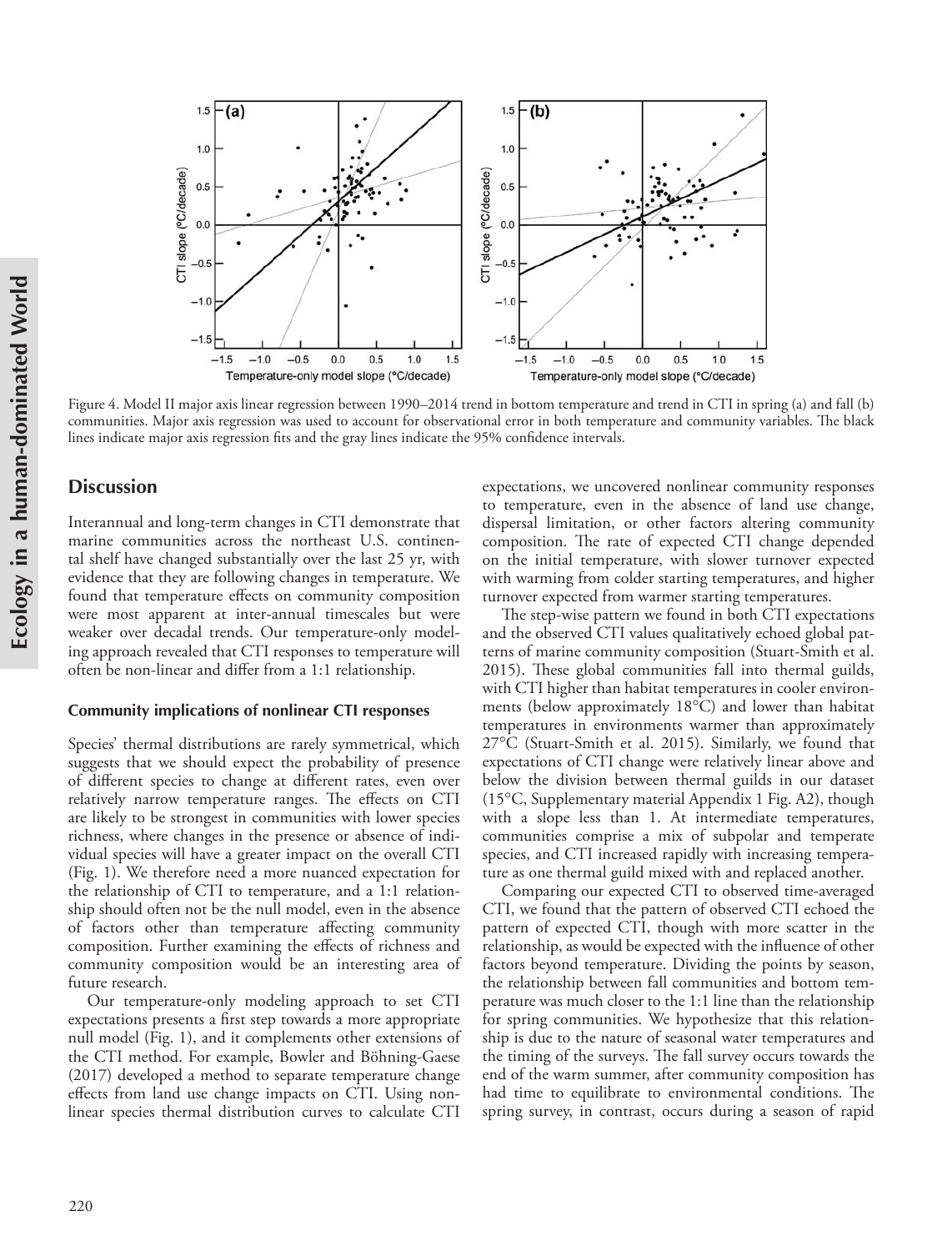environmental change and during a time when community composition is in transition. A similar process of transient dynamics may explain the fact that long-term CTI change was less strongly related to temperature in strata with larger variation in temperature. Further research on seasonality, phenology, and transient dynamics would be a rich area of inquiry.

#### **Thermal impacts on community structure**

Previous studies have found that species assemblages follow local temperature changes through geographic or compositional shifts, often with some lag (Menéndez et al. 2006, Lucey and Nye 2010, Bertrand et al. 2011, Devictor et al. 2012, Kleisner et al. 2016). On a temperate continental shelf, we found that CTI change was associated with temperature change, but that the goodness-of-fit depended on temporal scale. While we found evidence that interannual community composition responded predictably to changes in bottom temperature without temporal lags, the relationship between long-term community and environmental changes was weaker. The influence of factors other than temperature on community composition will tend to increase the scatter around the CTI-temperature relationship, reducing both the  $r^2$  and the slope. We did, however, find that long-term community change more closely followed temperature change in the spring season, possibly reflecting the strong impacts of winter temperatures on marine species (Morley et al. 2017) and suggesting that future analyses should examine minimum temperatures.

#### **Effects of spatial scale**

Some of the differences between our results and prior studies may arise from differences in spatial and temporal scales. A number of other studies reporting long-term CTI trends have examined change across regions, countries, or entire continents (Bertrand et al. 2011, Devictor et al. 2012, Cheung et al. 2013, Stephens et al. 2016). Climate is often a more dominant influence on population and assemblage dynamics at large spatial scales, while at finer spatial scales, species interactions are thought to more strongly mediate community response to climate change (Pascual and Levin 1999, Walther et al. 2002). We note, however, that our 'communities' of analysis had a median area of 2500 km2 , which were large areas compared to typical communities on land, but which represented the smallest areas consistently sampled. Differences in spatial scale may explain why previous analyses in the northeast U.S. revealed reasonably strong connections between temperature and long-term and wide-scale shifts in species distributions or assemblages (Lucey and Nye 2010, Nye et al. 2013, Pinsky et al. 2013, Kleisner et al. 2016). At finer spatial scales, other studies have emphasized the role of species interactions in mediating the impacts of temperature on long-term CTI change, including in temperate reef communities (Bates et al. 2014, 2017). Changes in land use and microclimate are

also important influences on community composition at fine spatial scales that may hide the effects of temperature change (De Frenne et al. 2013). We look forward to future studies of community change across a broader range of geographic scales.

#### **Effects of time**

In addition, most studies focus on long-term trends (Bertrand et al. 2011, Devictor et al. 2012, Bowler and Böhning-Gaese 2017). However, the magnitude of interannual fluctuations in CTI can be larger than long-term changes in temperature or CTI, and particularly at fine spatial scales, the variability from these fluctuations may mask long-term climate signals. Indeed, by comparing interannual and long-term changes, our analysis revealed a higher degree of community responsiveness (less scatter in the CTI to temperature relationship) on an interannual basis than across long-term trends.

The greater role of temperature change at interannual timescales may reflect the strong influence of temperature on marine ectotherm physiology and the high dispersal potential in marine environments (Kinlan and Gaines 2003, Pörtner and Knust 2007, Somero 2012). Compared to terrestrial ectotherms, marine ectotherm body temperatures are largely in thermal equilibrium with their environment due to high rates of convection and conduction (Denny 1993), so temperature changes may therefore quickly drive the emigration of individuals or the extinction of populations. This hypothesis is supported by the close relationship between marine species range edges and their thermal tolerances (Sunday et al. 2012). In addition, compared to terrestrial environments, the relative lack of dispersal barriers and the ability of ocean currents to carry offspring long distances create many opportunities for colonization by new species in response to temperature change. In fact, marine species are colonizing new territory an order of magnitude faster than terrestrial species (Poloczanska et al. 2013). These factors facilitate rapid increases and decreases in species occurrence and may help explain why marine community composition responded quickly to interannual temperature changes in the northeast U.S. Indeed, as found in other marine systems, temperature shapes not only distributions, but also relative abundance of marine animals (Southward et al. 1995, Day et al. 2018). Interannual responses to temperature for individual species were apparent in a similar dataset for the southeast U.S., though in a study that did not address community composition (Morley et al. 2017). The degree to which such rapid responses are general across marine ecosystems and the degree to which they appear in terrestrial and freshwater ecosystems will be interesting to explore further.

Across longer time-scales, however, other factors beyond temperature appeared to play a stronger role in shaping community composition in the northeast U.S., limiting the magnitude of temperature-correlated changes, increasing the scatter, and reducing the slope of the CTI–temperature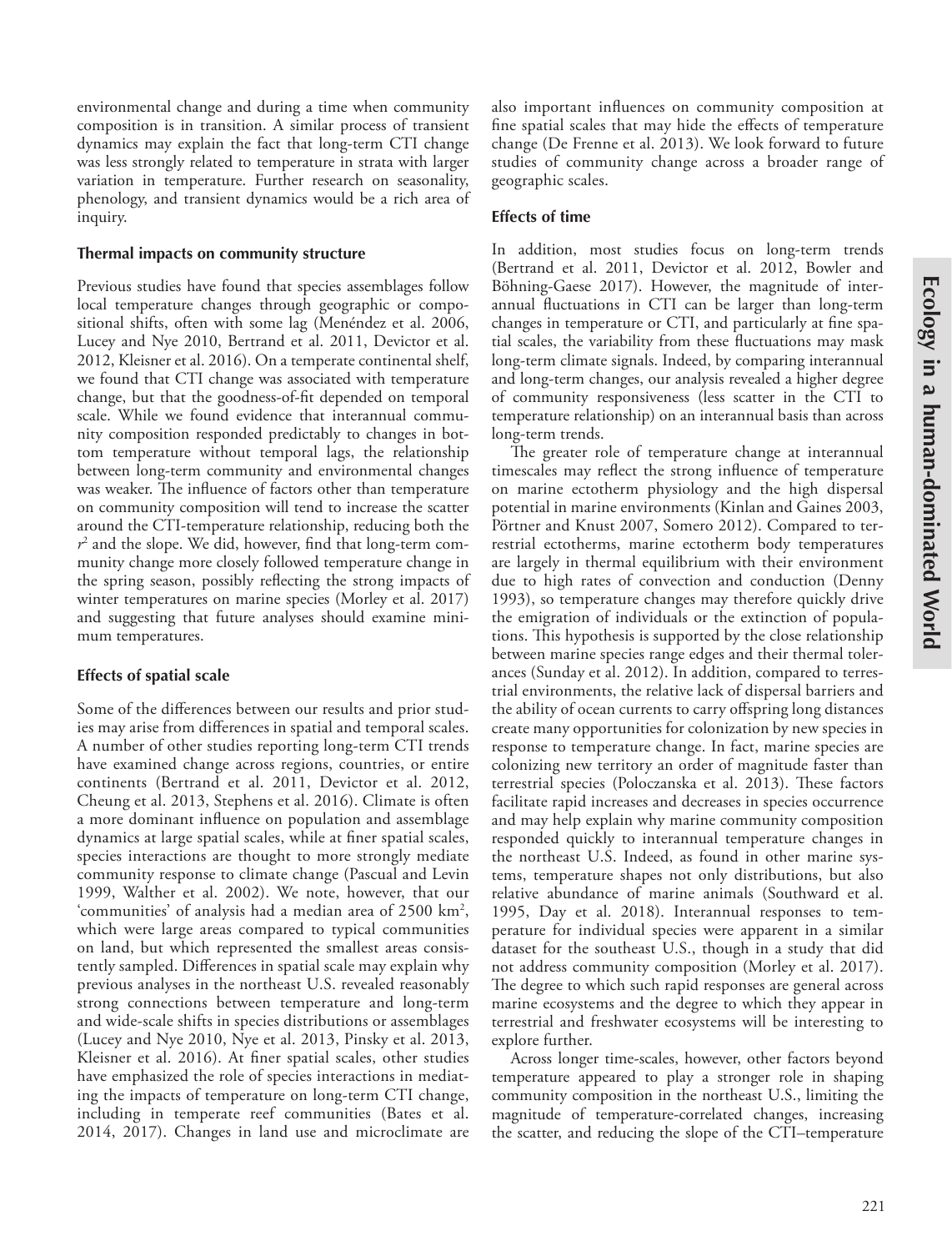relationship. For example, seasonal changes in circulation, including the influx of cool, low-salinity water from the Scotian Shelf in the 1990s, may have contributed to stratification in the Gulf of Maine, driven changes in primary productivity, and altered the distribution and abundance of planktivores, mesopredators, and higher trophic levels (Mountain 2004, Stevenson et al. 2004, Friedland and Hare 2007). In addition, human activities such as harvest, pollution, or habitat destruction can amplify, mediate, or mask the effects of temperature change on species and communities (Anderson et al. 2008, Lucey and Nye 2010, Planque et al. 2010, Bowler and Böhning-Gaese 2017). Fishing pressure in Georges Bank from 1970–2000 changed the abundance of heavily-exploited species like cod and yellowtail flounder, decreasing their spatial and dietary overlap with other species, while allowing minimally-exploited species like spiny dogfish or winter skate to expand into new areas (Garrison and Link 2000). In addition, Nye et al. (2013) showed that, depending on the trophic level, the removal of top predators in this system works synergistically or antagonistically with climate change to alter marine community composition. The strong role that fishing has had in changing species abundances and occurrences in this ecosystem over the past few decades may explain why long-term CTI and temperature trends were weakly correlated, despite much higher interannual correlations.

Regardless of cause, the implications for predicting future community change are clear: whether considering idealized communities or real-world communities affected by fishing and other ecological processes, our expectation should be that temperature-driven community change will often occur at faster or slower rates than environmental change.

#### **Conclusion**

The use of a single, quantitative measure for evaluating and predicting community change in response to temperature change is an attractive idea. However, interpreting CTI in practice and using it to predict future change requires a nuanced approach. Because CTI is built up from inherently non-linear species responses to temperature, CTI itself will often reveal non-linear responses, particularly in communities with relatively few species. The utility of CTI stretches across scales of time and space, but the importance of temperature change relative to other factors in driving community change will vary across these scales. In the northeast U.S. continental shelf ecosystem, we found that temperature was particularly important in driving community turnover at fine spatial and short (interannual) temporal scales, while previous research has highlighted the important role of temperature at wide spatial scales across a range of temporal scales. Marine ecosystems may be particularly sensitive to temperature at a range of temporal scales given the physics, physiology, and ecological dynamics of these systems.

*Acknowledgements –* We thank Peter Smouse, Ryan Batt, Rebecca Selden, S. Lucey, and M. Fogarty for assistance with data access, analysis, and pre-publication review and suggestions. We are also indebted to the many people at the National Marine Fisheries Service's Northeast Fisheries Science Center that collected and maintained the survey data.

*Funding* – We would like to thank the Rutgers Graduate Program in Oceanography for support in the form of a Graduate Assistantship, as well as National Science Foundation #OCE-1426891 and #DEB-1616821 and NOAA's 'FY14 Understanding Climate Impacts on Fish Stocks and Fisheries to Inform Sustainable Management' initiative (Competition OAR-CPO-2014-2004106 and the Office of Science and Technology).

# **References**

- Anderson, C. N. K. et al. 2008. Why fishing magnifies fluctuations in fish abundance. – Nature  $452: 835-839$ .
- Azarovitz, T. R. 1981. A brief historical review of the Woods Hole laboratory trawl survey time series. – Can. Spec. Publ. Fish. Aquat. Sci. 58: 62–67.
- Bates, A. E. et al. 2014. Resilience and signatures of tropicalization in protected reef fish communities. – Nat. Clim. Change 4: 62–67.
- Bates, A. E. et al. 2017. Biological interactions both facilitate and resist climate-related functional change in temperate reef communities. – Proc. R. Soc. B 284: 20170484.
- Bates, D. et al. 2015. Fitting linear mixed-effects models using lme4. – J. Stat. Softw. 67: 1–48.
- Becker J. J. et al. 2009. Global bathymetry and elevation data at 30 arc seconds resolution: SRTM30\_PLUS. – Mar Geod. 32: 355–372.
- Belkin, I. M. 2009. Rapid warming of large marine ecosystems. – Prog. Oceanogr. 81: 207–213.
- Bertrand, R. et al. 2011. Changes in plant community composition lag behind climate warming in lowland forests. – Nature 479: 517–520.
- Bowler, D. and Böhning-Gaese, K. 2017. Improving the community-temperature index as a climate change indicator. – PLoS One 12: e0184275.
- Cheung, W. W. L. et al. 2013. Signature of ocean warming in global fisheries catch. – Nature 497: 365–368.
- Davis, M. B. and Shaw, R. G. 2001. Range shifts and adaptive responses to Quaternary climate change. – Science 292: 673–679.
- Day, P. B. et al. 2018. Species' thermal ranges predict changes in reef fish community structure during 8 years of extreme temperature variation. - Divers. Distrib. 24: <https://doi. org/10.1111/ddi.12646>.
- De Frenne, P. et al. 2013. Microclimate moderates plant responses to macroclimate warming. – Proc. Natl Acad. Sci. USA 110: 18561–18565.
- Denny, M. W. 1993. Air and water: the biology and physics of life's media. – Princeton Univ. Press.
- Deutsch, C. A. et al. 2008. Impacts of climate warming on terrestrial ectotherms across latitude. – Proc. Natl Acad. Sci. USA 105: 6668–6672.
- Devictor, V. et al. 2008. Birds are tracking climate warming, but not fast enough. – Proc. R. Soc. B 275: 2743–2748.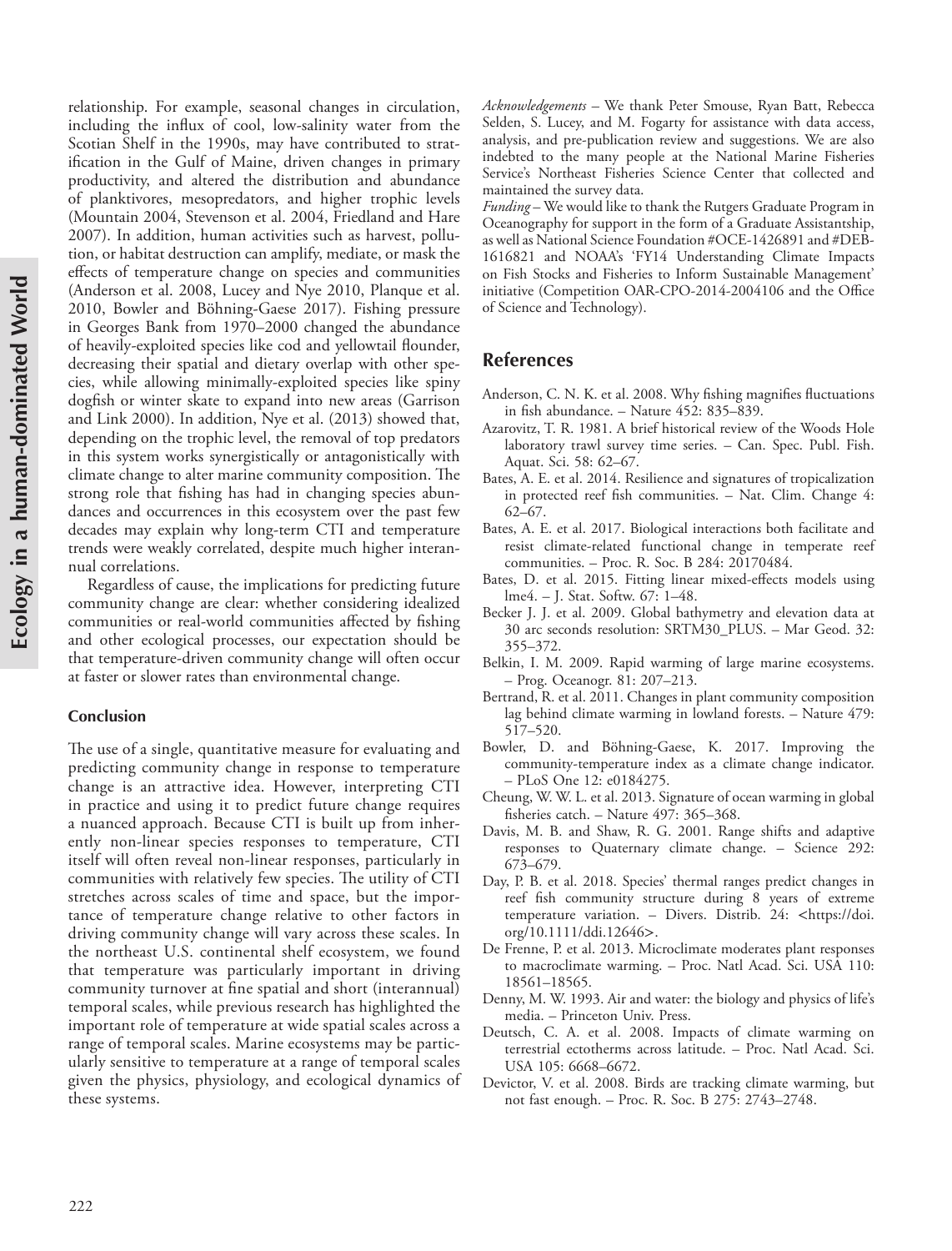- Devictor, V. et al. 2012. Differences in the climatic debts of birds and butterflies at a continental scale. – Nat. Clim. Change 2: 121–124.
- Dulvy, N. K. et al. 2008. Climate change and deepening of the North Sea fish assemblage: a biotic indicator of warming seas. – J. Appl. Ecol. 45: 1029–1039.
- Flanagan, P. H. et al. 2018. Data from: Response of marine communities to local temperature changes. – Dryad Digital Repository, <http://dx.doi.org/10.5061/dryad.bg08269>.
- Friedland, K. D. and Hare, J. A. 2007. Long-term trends and regime shifts in sea surface temperature on the continental shelf of the northeast United States. – Cont. Shelf Res. 27: 2313–2328.
- Garrison, L. P. and Link, J. S. 2000. Fishing effects on spatial distribution and trophic guild structure of the fish community in the Georges Bank region. – ICES J. Mar. Sci. 57: 723–730.
- Hastie, T. J. and Tibshirani, R. J. 1990. Generalized additive models. – CRC Press.
- Hoegh-Guldberg, O. and Bruno, J. F. 2010. The impact of climate change on the world's marine ecosystems. – Science 328: 1523–1528.
- Huey, R. B. and Stevenson, R. D. 1979. Integrating thermal physiology and ecology of ectotherms: a discussion of approaches. – Am. Zool. 19: 357–366.
- IPCC 2014. Climate change 2014: synthesis report. Contribution of Working Groups I, II and III to the Fifth Assessment Report of the Intergovernmental Panel on Climate Change, IPCC.
- Kinlan, B. P. and Gaines, S. D. 2003. Propagule dispersal in marine and terrestrial environments: a community perspective. – Ecology 84: 2007–2020.
- Kleisner, K. M. et al. 2016. The effects of sub-regional climate velocity on the distribution and spatial extent of marine species assemblages. – PLoS One 11: e0149220.
- Kordas, R. L. et al. 2011. Community ecology in a warming world: the influence of temperature on interspecific interactions in marine systems. – J. Exp. Mar. Biol. Ecol. 400: 218–226.
- Legendre, P. 2014. lmodel2: model ii regression. R package ver. 1.7-2.
- Leibold, M. A. et al. 2004. The metacommunity concept: a framework for multi-scale community ecology. – Ecol. Lett. 7: 601–613.
- Levin, S. A. 1992. The problem of pattern and scale in ecology. – Ecology 73: 1943–1967.
- Lucey, S. M. and Nye, J. A. 2010. Shifting species assemblages in the Northeast US Continental Shelf Large Marine Ecosystem. – Mar. Ecol. Prog. Ser. 415: 23–33.
- Menéndez, R. et al. 2006. Species richness changes lag behind climate change. – Proc. R. Soc. B 273: 1465–1470.
- Menge, B. A. and Olson, A. M. 1990. Role of scale and environmental factors in regulation of community structure. – Trends Ecol. Evol. 5: 52–57.
- Moritz, C. et al. 2008. Impact of a century of climate change on small-mammal communities in Yosemite National Park, USA. – Science 322: 261–264.
- Morley, J. W. et al. 2017. Marine assemblages respond rapidly to winter climate variability. – Global Change Biol. 23: 2590–2601.
- Morley, J. W. et al. 2018. Projecting shifts in thermal habitat for 686 species on the North American continental shelf. – PLoS One 13: e0196127.
- Mountain, D. G. 2004. Variability of the water properties in NAFO subareas 5 and 6 during the 1990s. - J. Northwest Atlantic Fish. Sci. 34: 101–110.
- Nye, J. A. et al. 2013. The relative impact of warming and removing top predators on the northeast US large marine biotic community. – Ecol. Model. 264: 157–168.
- Paaijmans, K. P. et al. 2013. Temperature variation makes ectotherms more sensitive to climate change. – Global Change Biol. 19: 2373–2380.
- Parmesan, C. and Yohe, G. 2003. A globally coherent fingerprint of climate change impacts across natural systems. – Nature 421: 37–42.
- Parmesan, C. et al. 1999. Poleward shifts in geographical ranges of butterfly species associated with regional warming. – Nature 399: 579–583.
- Pascual, M. and Levin, S. A. 1999. From individuals to population densities: searching for the intermediate scale of nontrivial determinism. – Ecology 80: 2225–2236.
- Pinsky, M. L. et al. 2013. Marine taxa track local climate velocities. – Science 341: 1239–1242.
- Planque, B. et al. 2010. How does fishing alter marine populations and ecosystems sensitivity to climate? – J. Mar. Syst. 79: 403–417.
- Poloczanska, E. S. et al. 2013. Global imprint of climate change on marine life. – Nat. Clim. Change 3: 919–925.
- Pörtner, H. O. and Knust, R. 2007. Climate change affects marine fishes through the oxygen limitation of thermal tolerance. – Science 315: 95–97.
- Selden, R. L. et al. 2018. Diversity in thermal affinity among key piscivores buffers impacts of ocean warming on predator–prey interactions. – Global Change Biol. 24: 117–131.
- Shearman, R. K. and Lentz, S. J. 2009. Long-term sea surface temperature variability along the U.S. east coast. – J. Phys. Oceanogr. 40: 1004–1017.
- Somero, G. N. 2012. The physiology of global change: linking patterns to mechanisms. – Ann. Rev. Mar. Sci. 4: 39–61.
- Southward, A. J. et al. 1995. Seventy years' observations of changes in distribution and abundance of zooplankton and intertidal organisms in the western English Channel in relation to rising sea temperature. – J. Therm. Biol. 20: 127–155.
- Stephens, P. A. et al. 2016. Consistent response of bird populations to climate change on two continents. – Science 352: 84–87.
- Stevenson, D. et al. 2004. NOAA technical memorandum NMFS-NE-181: characterization of the fishing practices and marine benthic ecosystems of the northeast U.S. shelf, and an evaluation of the potential effects of fishing on essential fish habitat. – NOAA Tech. Memo. NMFS-NE 181: 179.
- Stuart-Smith, R. D. et al. 2015. Large-scale thermal biases and vulnerability to warming in the world's marine fauna. – Nature 528: 88–92.
- Sunday, J. M. et al. 2012. Thermal tolerance and the global redistribution of animals. – Nat. Clim. Change 2: 686–690.
- Urban, M. C. et al. 2012. On a collision course: competition and dispersal differences create no-analogue communities and cause extinctions during climate change. – Proc. R. Soc. B 279: 2072–2080.